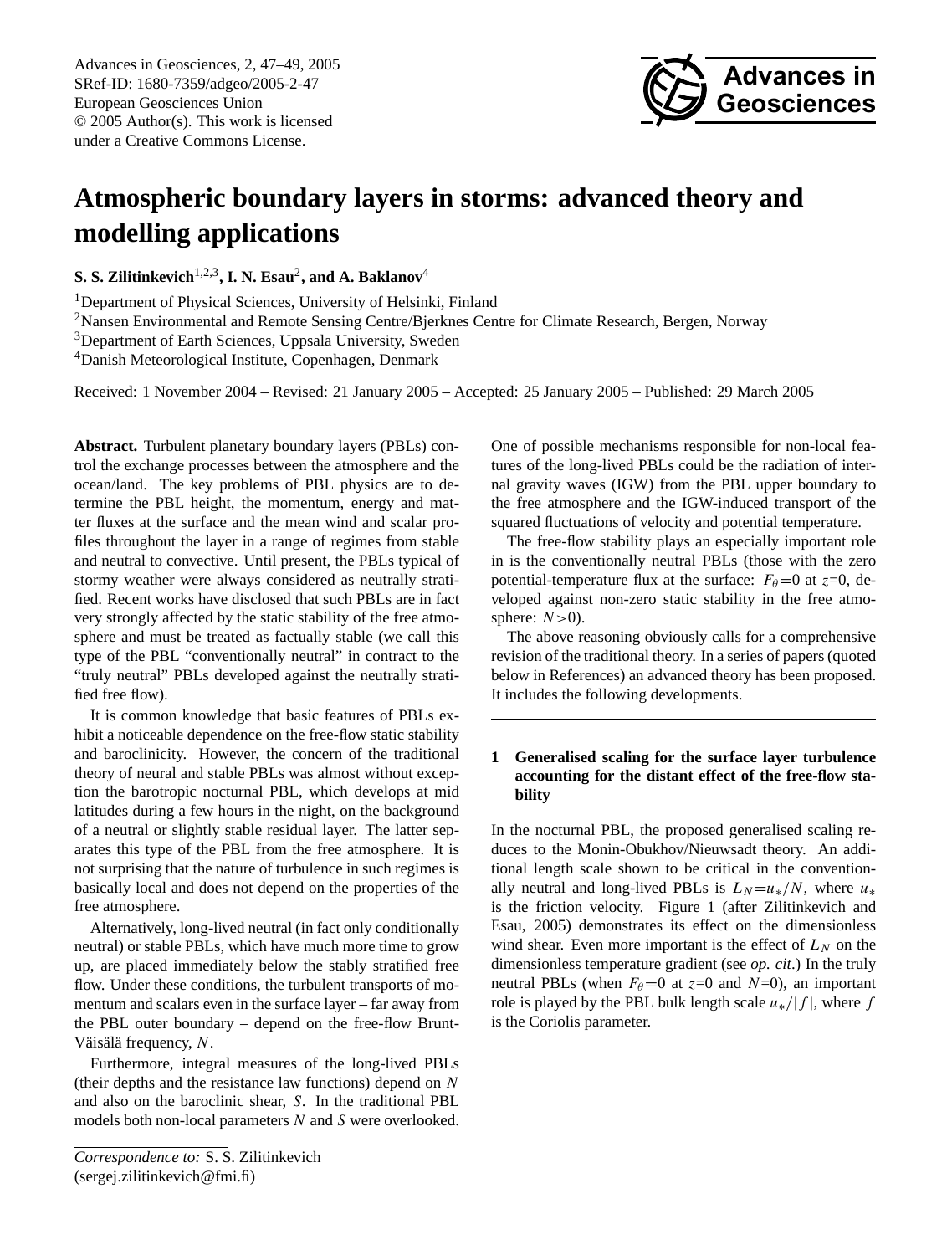

**Fig. 1.** Velocity shear in stable PBL:  $\Phi_M = \frac{kz}{\tau^{1/2}} \frac{\partial u}{\partial z}$  ver- $\left[ \left( 1 \right)^2 + \left( C_{NM} N \right)^2 \right]$ sus  $\frac{z}{L}$  (a) and  $\frac{z}{L_M}$  (b). Generalised scale  $L_M$  defined as  $\left(\frac{C_{NM}N}{\frac{C_{NM}N}{2}}\right)^2\right]^{1/2}$ τ  $\ddot{}$   $\ddot{}$  $\binom{m}{N}$   $\binom{2}{1/2}$  is used instead of the M-O scale ι<br><sub>L → +</sub> 1 <sub>+</sub>  $L_M$   $\left[\begin{matrix} L & \cdots & 0 \\ 0 & 0 & \cdots & 0 \end{matrix}\right]$  $L = \frac{\tau^{3/2}}{-\beta F_{\theta}}$ . LES data represent 3 types of the PBL: x nocturnal; o long-lived; and conventionally neutral (CNPBL) typical of <sub>ong</sub> winds  $\frac{\partial u}{\partial z} = \frac{\tau^{1/2}}{kz} \left[ 1 + \left( \frac{C_u z}{L_M} \right) \right]$  (b). strong winds. Theoretical curves are  $\frac{\partial u}{\partial z} = \frac{\tau^{1/2}}{kz} \left[ 1 + \left( \frac{C_u z}{L} \right) \right]$  (a) and  $rac{kz}{\tau^{1/2}} \frac{\partial u}{\partial z}$  ver- $\frac{1}{L_M} = \left[ \left( \frac{1}{L} \right)^2 + \left( \frac{C_{NM} N}{\tau^{1/2}} \right)^2 \right]^{1/2}$  is used instead of the M-O scale

## **2** PBL depth formulation accounting for the free-flow stability, baroclinicity and non-steady processes

 3 2002, 2003) shows a very strong effect of the free-flow sta-The new formulation covers a wide range of regimes overlooked in earlier works and shows quite narrow limits of applicability of the widely used bulk Richardson number approach. As an example, Fig. 2 (after Zilitinkevich and Esau, bility on the depth,  $h$ , of the conventionally neutral PBLs: more than three times difference between the depths of the truly neutral  $(N/|f|=0)$  and typical conventionally neutral  $(\mu_N = N/|f| = 10^2)$  PBLs.

## **3 Generalised PBL bulk resistance and heat transfer laws accounting for the effects of the free-flow stability and baroclinicity on the A, B and C stability functions**

We are dealing with the well known laws  $kC_g^{-1}$  cos  $\alpha = \ln(h/z_{0u}) - A$ ,  $kC_g^{-1} \sin \alpha = -fhu_*^{-1}B$ and  $k_T C_{TR} = \ln(h/z_{0u}) - C$ , in which k,  $k_T$  (∼0.4) are the von Karman constants;  $z_{0u}$  is the surface roughness;  $C<sub>g</sub>=u<sub>*</sub>/G$  is the geostrophic drag coefficient (G is the geostrophic wind speed);  $\alpha$  is the cross isobaric angle;  $C_{RT} = \theta_* / \Delta \theta = -F_{\theta s} / (u_* \Delta \theta)$  is the temperature resistance coefficient; and  $\Delta\theta$  is the potential temperature increment across the PBL (namely the difference between the potential



 $\frac{N}{\mu}$  **EXECUTE:**  $\frac{N}{\mu}$  *N*  $\frac{N}{\mu}$  *N*  $\frac{N}{\mu}$  *N*  $\frac{N}{\mu}$  *N*  $\frac{N}{\mu}$  *N*  $\frac{N}{\mu}$  *N*  $\frac{N}{\mu}$  *N*  $\frac{N}{\mu}$  *N*  $\frac{N}{\mu}$  *N*  $\frac{N}{\mu}$  *N*  $\frac{N}{\mu}$  *N*  $\frac{N}{\mu}$  **Fig. 2.** Dimensionless CNPBL depth  $|f|h_{LES}/u_*|$  versus imposed-<br>the little parameter  $u = M / |f|$  often near LES. The theoretical line is  $h_E = \frac{0.65u_*}{|f|(1+0.2N/|f|)^{1/2}}$ . .  $E^C E = |f|(1+0.2N/|f|)^{1/2}$ 



**Fig. 3.** Geostrophic-drag function  $A = \ln \frac{h}{\tau_{0u}} - k \frac{u_g}{u_h}$  $A = \ln \frac{h}{z_{0u}} - k \frac{u_g}{u_*}$  $A = \ln \frac{h}{z_{0u}} - k \frac{u}{u}$  $\frac{1}{u} - k \frac{u}{u}$  $\frac{h}{70}$  $=$  ln *Ns*  $\ln \frac{h}{70} - k$  $ln \frac{h}{\pi} - k \frac{u_g}{u}$  v  $\int (h)^2 (G_{N,h})^2]^{1/2}$  $m_A = \left[ \left( \frac{h}{L_s} \right)^2 + \left( \frac{C_{N_A h}}{L_{N_s}} \right)^2 \right]^{1/2}.$ (Kosovic and Curry, 2000). Error bars show ±3 standard deviation intervals for each LES run **Fig.** 3. Geostrophic-drag function  $A = \ln \frac{1}{2}$  $\frac{1}{2}$  $\ddot{\cdot}$  $-k\frac{u_g}{u_*}$  $rac{h}{z_{0u}} - k\frac{u_g}{u_*}$  $\mathbf{v}$ **Fig. 3.** Geostrophic-drag function  $A = \ln \frac{h}{z_{0u}} - k \frac{u_g}{u_*}$  vs. and for nocturnal, long-lived and CN PBLs; prior LES are ◊ (Brown *et al.*, 1994) and

temperature at the PBL upper boundary,  $\theta_{h-0}$  and the so-called aerodynamic surface temperature  $\theta_0$ . The inclusion of the dependence on N and S resulted in essential collapse of LES data on the  $A$ ,  $B$  and  $C$  functions. In other words, the above laws are now rehabilitated as a practical tool for the PBL parameterisation.

According to Fig. 1, the empirical constants are:  $C_{NM}$ =0.06 and  $C_u$ =2; CNPBL mean profiles are:  $\tau/u_*^2 = (1 - 0.85z/h)^{3/2}$  for momentum flux;  $\frac{\partial u}{\partial z}$  = 2.5 $\frac{u_*}{z}$  (1+0.85 $\frac{z}{h}$ )<sup>3/2</sup> + 0.3N for the wind shear; and  $u(z) = 2.5u_*h \int_{z_{0u}}^{z/h} (1-0.85\zeta)^{3/2} \frac{d\zeta}{\zeta} + 0.3Nz$  for the wind speed.

Traditional formula  $h_E=C_Ru_*/|f|$  for the neutral PBL depth resulted in a wide spread of estimates of the empirical coefficient:  $0.1 < C_R < 0.7$ .

In Fig. 3 theoretical curve is  $A=-1.2m_A+\ln(e^{1.9}+m_A)$ , with  $C_{NA}$ =0.09; new LES are x, o and  $\Box$  for nocturnal, longlived and CN PBLs; prior LES are  $\diamondsuit$  (Brown et al., 1994) and (Kosovic and Curry, 2000). Error bars show  $\pm 3$  standard deviation intervals for each LES run (96% statistical confidence). Semi-log coordinates better shows CN PBL regime.